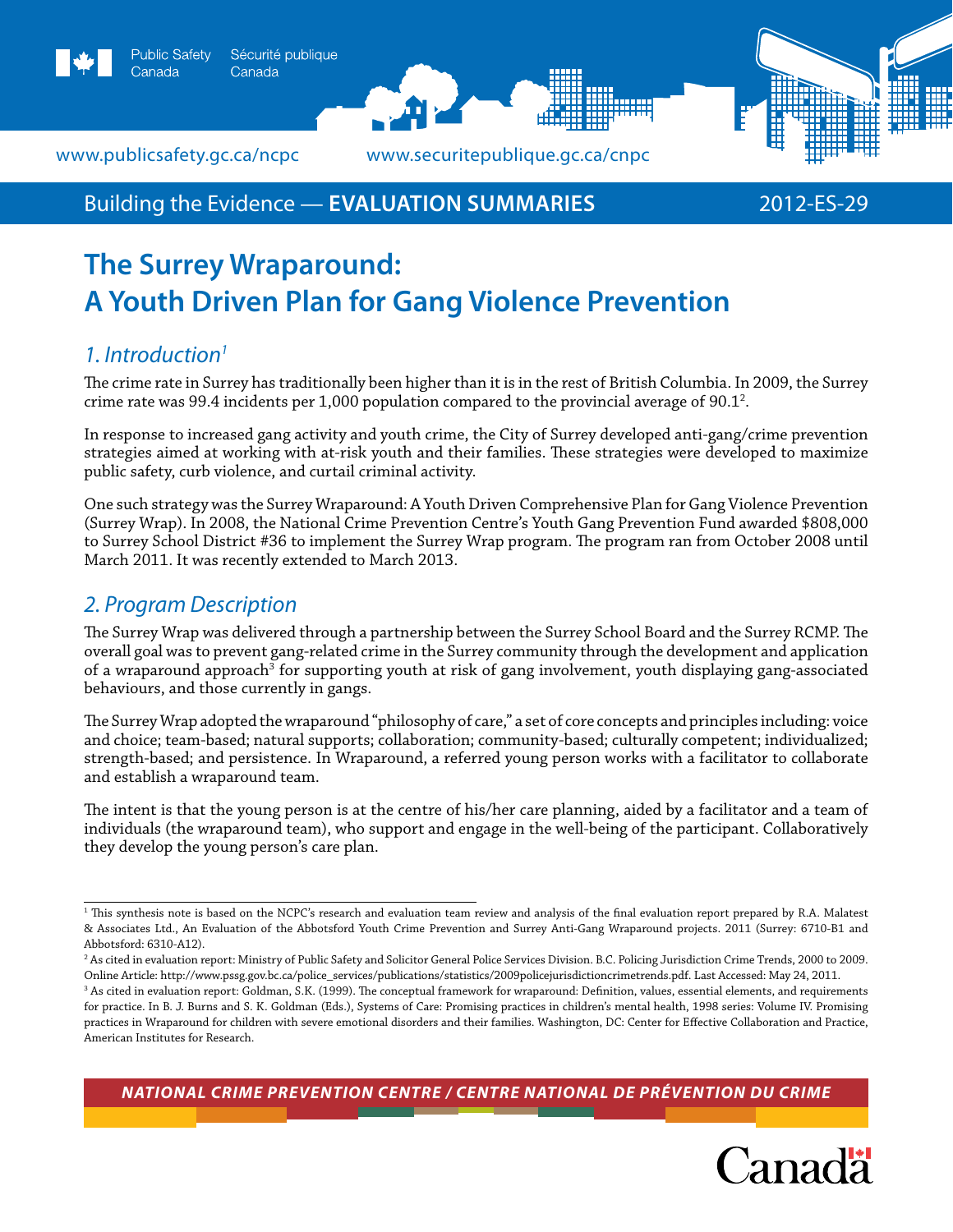The planning process allows the youth to have a voice and choice throughout the entire process, and includes a case management component. The care plan can include activities in education, health or recreation as well as group activities or family activities.

Wraparound meetings can take one of three approaches depending on the needs of the participant. In this way, the wraparound process was implemented on a continuum from one-on-one mini wraps to quick wraps to full-wraps $^{\rm 4}$ .

A mini or quick wrap meeting would engage 2 to 3 members of the wraparound team versus a full wrap meeting which could be much larger. Many youth were resistant to the larger meetings, finding them overwhelming and uncomfortable.

Participants could be referred from a wide variety of sources, though the majority were referred by school staff or the RCMP. A referral form was completed in consultation with the program staff. The Surrey referral form collected information on indicators related to five domains of the youth's life (individual, peers, family, community, and school).

Specific elements were assessed using a scale of 1 (not at risk) to 5 (entrenched in the behaviour). The referral form did not generate a total score, but provided the wraparound team with an overview of the main risk factors for the youth and allowed the supervisor to determine if the student was a likely candidate for the wraparound program.

Three assessments were administered at intake:

- The Youth Level of Service/Case Management Inventory (YLS/CMI), a validated risk assessment tool was administered to determine eligibility for the wraparound program and establish the risk level of the youth  $(n = 38);$
- The Risk Assessment Tool (RAT), a tool developed by the program (that has not been validated) was administered to address non-traditional risk factors. These included, being the first-born son or the only son in the family, whether or not the family owned their own business, and whether or not the youth's peer group is uni- or multi-ethnic. The scoring for the RAT was whether the particular element was not present, present, or unknown;
- The Surrey Gang Entrenchment Scale was also developed by the program to determine whether participants were gang affiliated/gang members and/or associated with gang members ( $n = 46$ ).

Other data used in the assessment include information collected from the RCMP and school records, such as criminal records, school attendance, school performance and other information available.

## **Program Participants**

The Surrey Wrap targeted youth, 11 to 17 years old, enrolled in School District #36 who were either involved in or at risk of becoming involved in gang or gang activity. The program targeted two distinct groups of youth. The first was 'traditional' at-risk youth who experience poverty, substance abuse and unstable home situations. The second were youth who were predominantly South Asian, middle class, with families who worked long hours, often in a family business.

Almost 95% of participants were classified as moderate or high-risk on the YLS/CMI. The majority of the participants had high-risk factor results for family circumstance and education/employment. Substance abuse problems were experienced by the majority of the participants.

From January 2009 to March 2011, 132 participants had been admitted to the program, approximately 60 annually. The ratio was approximately 10 participants to one staff (10:1). The average participant age was 14

<sup>4</sup> As noted in the Evaluation report: Debicki, A., and Cailleaux, M. (2009). Wraparound Facilitator Certification Four Day Training. Sponsored by Atira Women's Resource Society and Wrap Canada.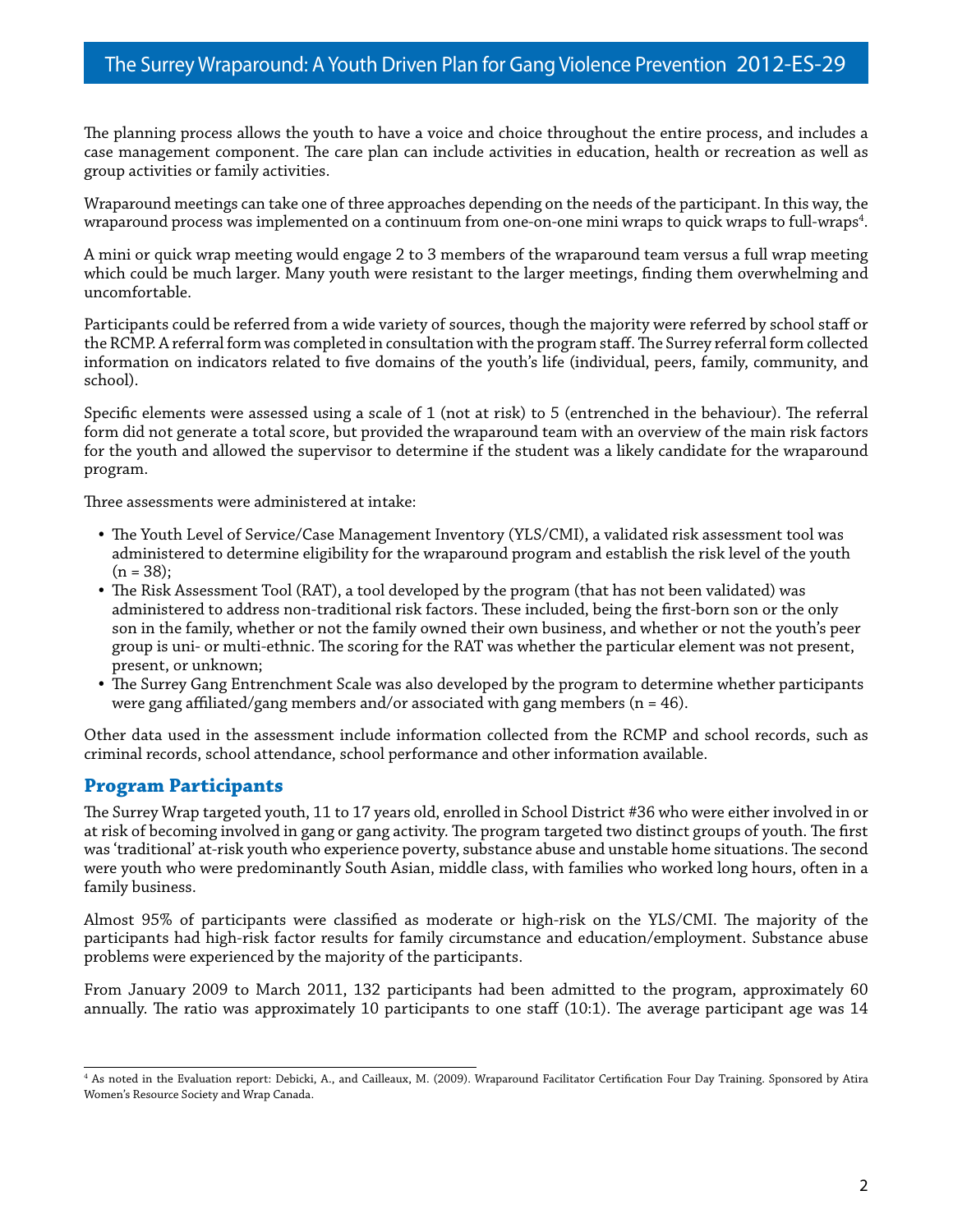years; 84% were male and 16% were female; 60% were visible minority; 13% were Aboriginal and 27% were Caucasian/other.

Based on observations from the Surrey program staff, it could take up to 12 months for a young person to 'stabilize'. Staff reported that the most significant progress was made after about six months of participation at which point the young person would 'plateau'. Sixteen participants had been awarded alumni status meaning they had 'plateaued' and their contact with staff became casual/incidental.

Throughout the program, there were seven participants who dropped out either due to their own or their family's decision not to participate.

## *3. Evaluation of the Program*

The impact evaluation ran from January 2009 to June 2011. The following four objectives were identified at the beginning of the evaluation:

- Assess the extent to which each program was implemented as intended;
- Assess whether the intended outcomes were achieved;
- Provide a descriptive cost analysis of each program;
- Identify lessons learned, explore what has and what has not worked well in the program, and make recommendations to strengthen the programs for the benefit of others interested in implementing or supporting programs of this nature in the future.

### **Evaluation methodology**

The evaluation methodology was a quasi-experimental matched comparison group design that incorporated multiple lines of evidence. Pre- and post-testing was used to assess the net impact of the program on the criminal activity of the participants.

A matched comparison group of 20 youth drawn from the wait list was established. They were matched on gender, age and ethnicity (only data on their negative police contacts was available). The youth on the wait list were originally taken off the wait list on a first-come-first-served basis.

During the program this was changed and youth were taken off the wait list and accepted into the program based on highest-risk first. To ensure the wait-listed youth could still serve as a comparison group, the evaluators compared the two groups using propensity scoring. Through this technique, it was confirmed the groups were similar and comparable.

The Surrey Wrap evaluators used the following instruments and data collection methods:

- Questionnaires The YLS/CMI, the RAT and the Gang Entrenchment Scale were administered to participants at intake;
- Qualitative interviews with school, police, program management, facilitators and two program graduates;
- File review of police data on negative police contacts, and limited school administrative data.

Standard qualitative analysis techniques were used for the key informant interviews. Inductive content analysis was used to determine themes from within the information shared. The evaluation data was triangulated to validate statistical findings and strengthen the findings.

## *4. Evaluation Findings*

## **Process Findings**

### **Target group**

The Surrey Wrap was successful in reaching its targeted population. As noted above, almost 95% of participants were classified as moderate- or high-risk on the YLS/CMI. In addition, 53% were determined to be gang affiliated (n = 45) according to the Surrey Gang Entrenchment Scale.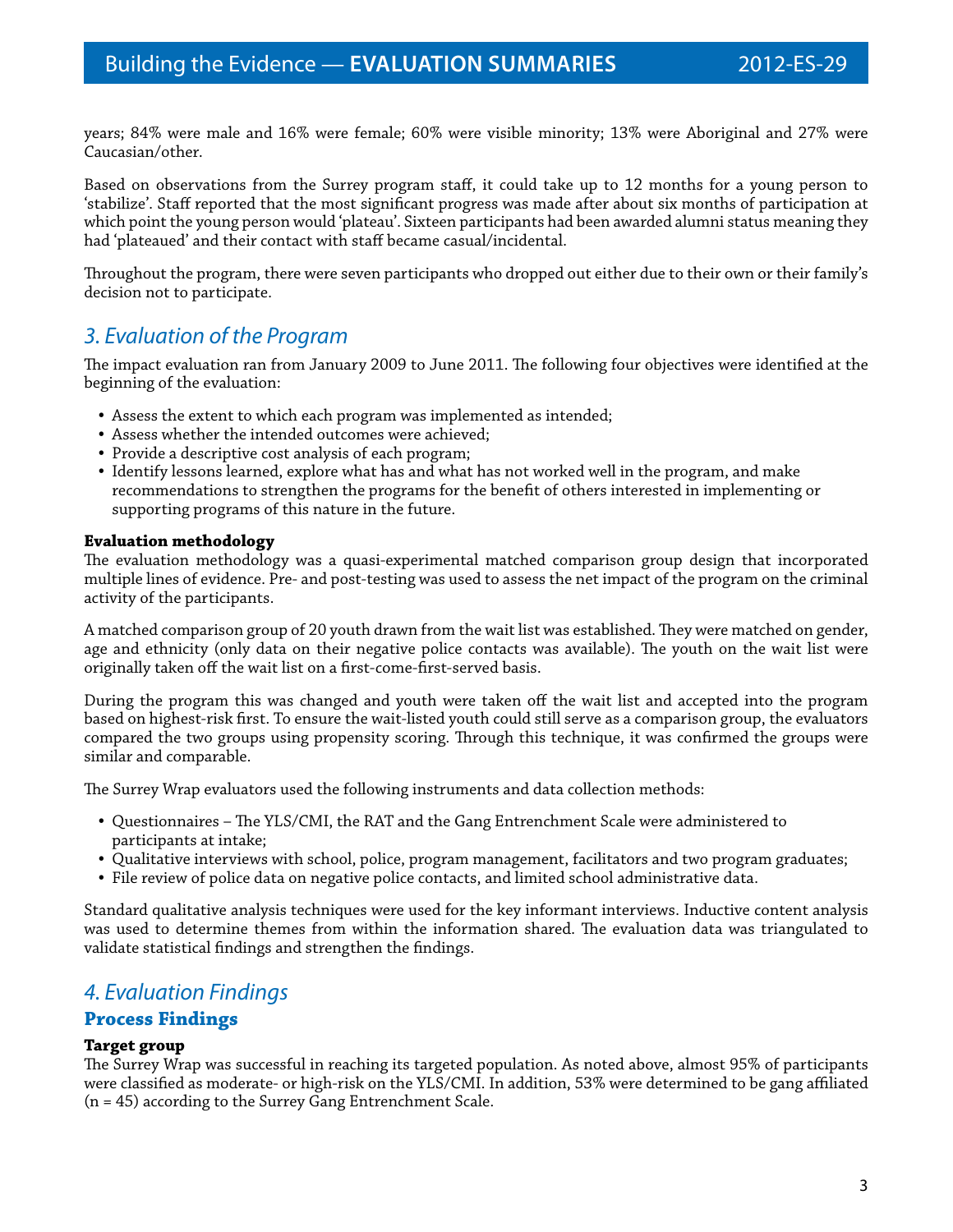### **Program fidelity**

It was not possible to formally assess the fidelity of the program as the wraparound assessment tools are designed to be used by individuals with specific Wraparound training. Surrey staff did not receive this training. However, according to staff interviews, it was felt the program did follow a wraparound approach and philosophy of care.

### **Program start-up**

The Surrey Wrap staff felt they did not have adequate time to learn and plan the program and roll it out properly. It was felt that a few more months of planning time would have resulted in better information sharing with referral sources, more appropriate initial referrals and improved administrative processes.

## **Program implementation**

The Surrey Wrap was implemented largely as planned with four changes. First, the RCMP officers working with the program moved from the Integrated Gang Task Force to the Surrey detachment. At this point, the school staff and RCMP members were no longer co-located. This was not felt to be detrimental to the program because their joint working relationships had been well established, and the profile of the program had increased within the Surrey detachment.

Second, an Executive Committee was established to support program decision-making. Third, wait-listed youth were triaged rather than taken into the program-on a first come-first served basis. Finally, it was decided that the wraparound meetings were best implemented as 'quick' or 'mini' wrap versus the full wraparound team meetings.

## **Administrative support**

The Surrey Wrap had limited administrative support. Staff felt time pressure in balancing participants and administrative tasks, which resulted in decisions such as not re-administering the YLS/CMI. It was felt that more support would have eased the burden of data collection needs of the program and the evaluation and provided staff with more time to work with participants.

### **Program location**

Part way through the program, they moved from the Surrey School District Office to a portable classroom on the grounds of Princess Margaret School. This was seen as an improvement that allowed the staff to be in closer contact with students and staff, increasing their visibility and ability to promote the program.

## **Outcome Findings**

### *Awareness*

### **Increased awareness among school staff**

Qualitative evidence indicated there was an increase in the level of awareness of the wraparound amongst school principals and guidance counsellors interviewed. The Surrey Wrap developed several knowledge products, made multiple presentations to the community and to school personnel, and was the subject of several media stories.

### **Increased awareness among RCMP members**

The move of the RCMP officers into the Surrey Detachment and the school staff to Princess Margaret School grounds raised the profile of the program amongst the police and school staff. Since the program had been co-located initially, the school and RCMP partners had been able to establish a joint working relationship. When they moved to separate locations they were able to promote the program in the new locations.

These qualitative results suggest that there was increased awareness on the part of partners who were involved in the project, in particular police and school personnel. However, there is no data to suggest that there was increased awareness in the Surrey community at large.

## *Behaviours*

### **Decreased negative police contacts**

The evaluation showed a significant decline in the negative police contacts of the participant group relative to the comparison group. Specifically, it showed a 67% decrease in the negative police contacts among Surrey program participants ( $n = 45$ ).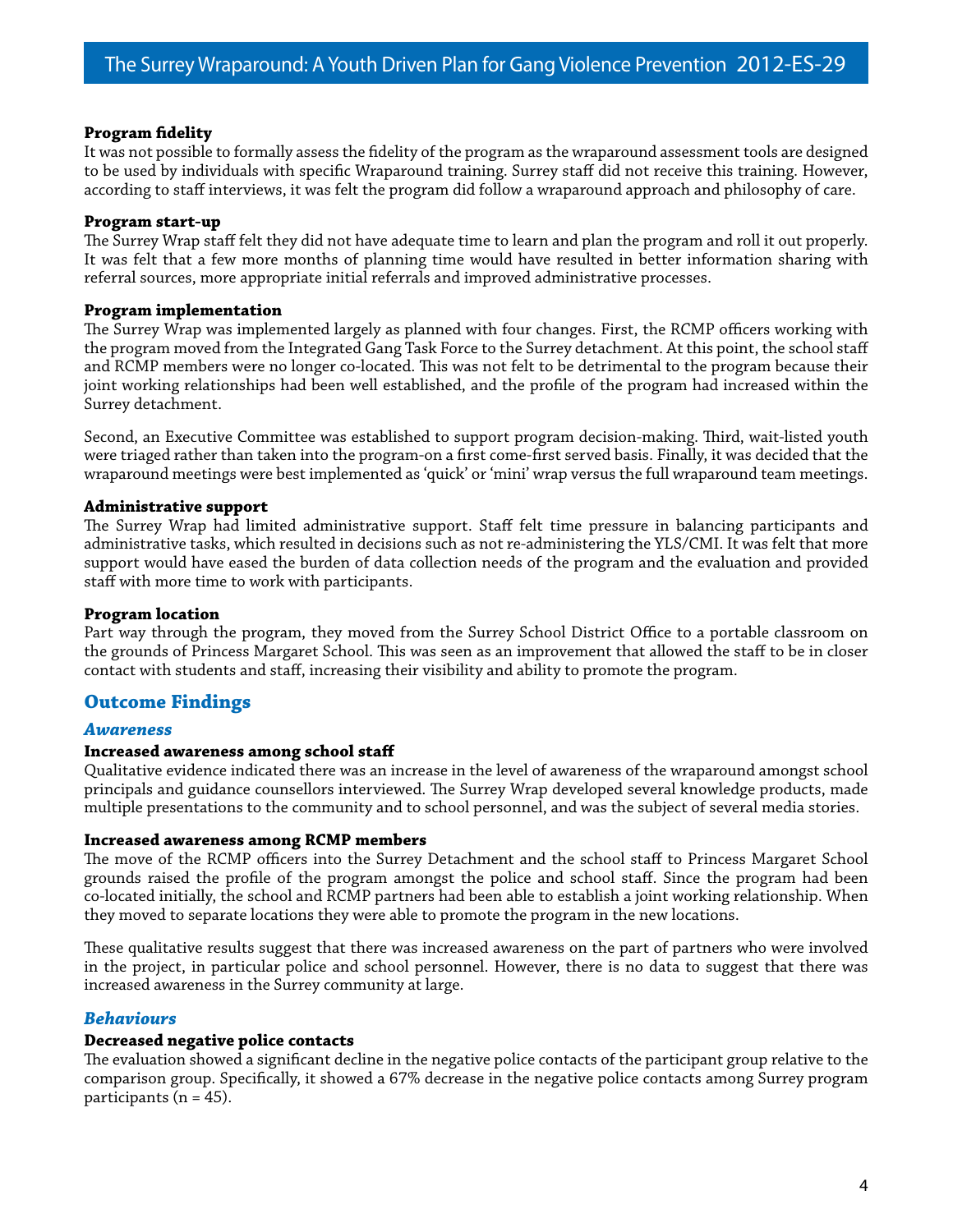Negative police contacts began to decline from the time of entry to the program with the average number of negative contacts reduced from 0.42 to 0.14 per month. There was a statistically significant difference between the pre-program average  $(M = 0.42, SD = .39113)$  and the post-program average  $(M = 0.14, SD = 0.23519)$  for the participant group (t (44) = -6.268, p<.001). In contrast, the comparison group showed an increase in negative police contacts, from 0.46 to 0.70 per month.

### **Gang prevention**

The interview data showed that the Surrey Wrap team successfully stopped gang formation on at least one occasion. When the Surrey Wrap school staff moved to the grounds of Princess Margaret School, an additional benefit was the ability of staff to have on-the-ground intelligence of gang-related activities in and around the school.

## **School**

The results indicated that the program had limited impact on absenteeism and tardiness; the trend for both remained constant among participants (n=18 - 2009-2010 data only). The key informant interviews indicated that positive school attendance was actually sometimes linked to gang involvement, where gang members attended school to associate with each other.

## **Cost Analysis**

NCPC provided \$808,000 or 70% of the funding to the Surrey Wrap. Based on 132 participants over the evaluation period, the average cost per participant was \$8,786. The evaluation suggests that the program was cost-effective. More specifically, the cost per participant is significantly less than the cost of having a young person in care or in custody<sup>5</sup>.

## **Evaluation Limitations**

The evaluation employed research methods that, according to NCPC standards $^6$  would be considered 'notable', given the use of a comparison group and the validated tool for participant selection.

Pre-post tests were done on negative police contacts but were not available for other variables. Although the reader can have a reasonable level of confidence in the evaluation findings, it is important to consider that the results of the Surrey analysis are, in some instances, based on incomplete data. Caution is advised in terms of generalizing the results to the full program participant group or to the population at large.

Other important considerations include:

- The YLS/CMI is a validated assessment tool and a high degree of confidence can be assumed that it reliably measured the level of risk of participants. The remaining tools are not validated and therefore, their reliability is less certain. However, the RAT, the Surrey Gang Entrenchment Scale and the YLS/CMI demonstrate similar results regarding the referred participants. As well, the evaluation used a triangulated process including, official records and interviews, to corroborate the survey results.
- Youth on the wait list attended the same schools as the participants and may have inadvertently been impacted by program elements due to contact with participants. This would result in the program effect appearing smaller when the two groups are compared.
- The normal maturing process can sometimes account for changes in youth. Maturation could not be controlled for, except for the net impact of the program on negative police contacts. In this instance the comparison group was able to mitigate maturation as a factor.
- After using the YLS/CMI at intake, the program staff felt it took too much time away from program delivery and they did not re-administer it. It is possible that the evaluation could miss some of the impacts of the program as the participants were not re-assessed with the initial assessment tool at exit or as part of a follow-up.

<sup>5</sup> Approximately \$120,000 per youth per year or \$10,000 per youth per month; Canadian Psychological Association, 2008.

<sup>6</sup> National Crime Prevention Centre (2007). Evaluation Standards. Ottawa, Ontario.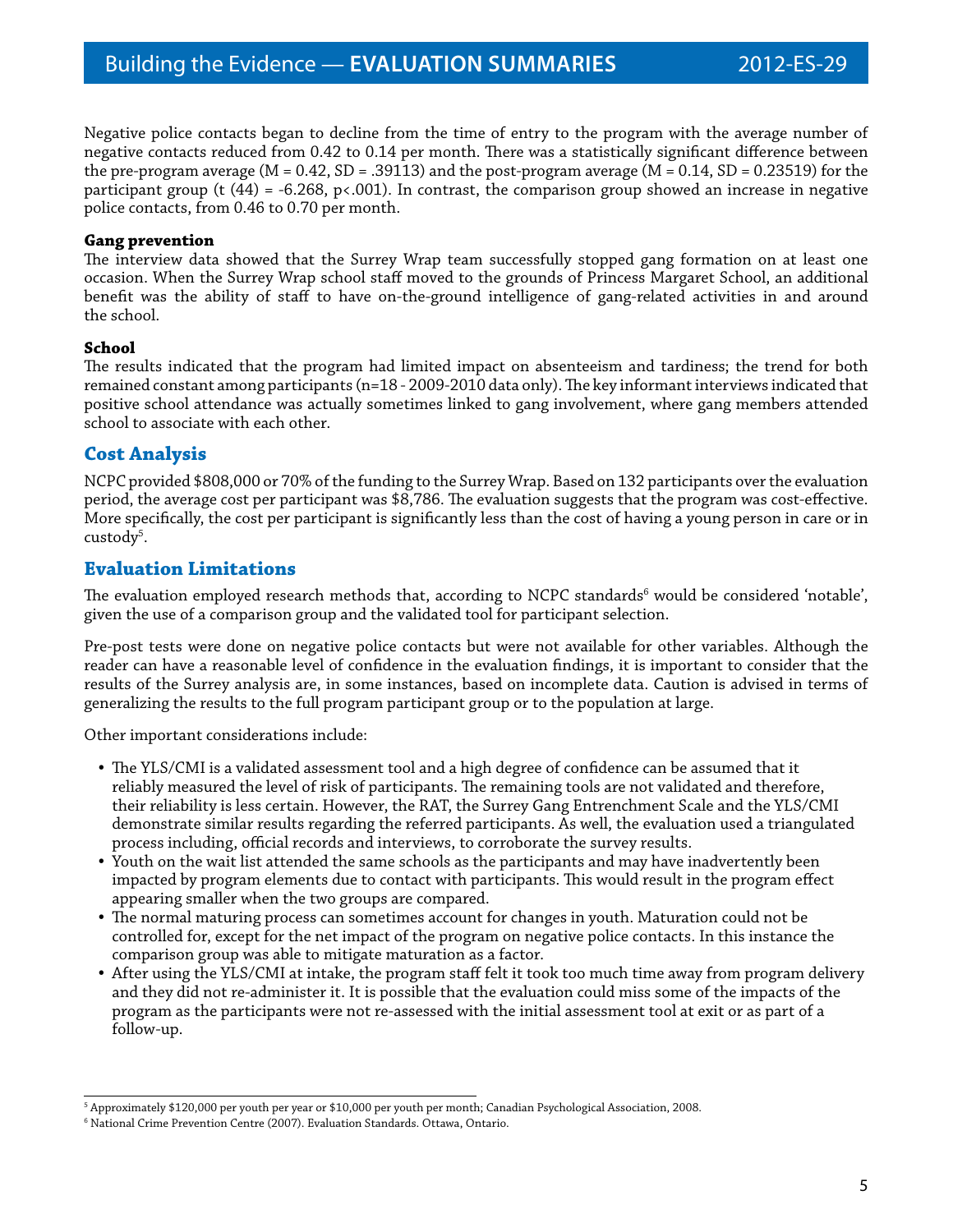## *5. Lessons Learned and Recommendations*

## **Program Delivery**

## **Planning and start-up time**

Surrey's initial referrals were not appropriate matches for the program. With increased time for planning and promotion, referral sources could have had more knowledge about the program, in particular which youth were most suited to participate. School staff referrals became more accurate over time as a result of outreach and training.

## **Administrative burden**

Allocation of sufficient resources to data collection and input tasks would be especially helpful to program staff. This is especially crucial when hard copies of files must be copied, reviewed and shared with the evaluators. When staff have full caseloads, evaluation-related time is difficult to prioritize at the expense of dedicating time to participants.

### **Program exit**

Program staff found that options for post-program supports were not always available to participants as they reached 'alumni' status. At this point, alumni continued to contact the wraparound facilitators unofficially, inflating their caseloads. It was recommended by the program that they build more links to other agencies to facilitate the transition of participants out of the program to other services as needed.

## **Evaluation**

## **Information management system**

The Surrey Wrap had an information management system which could not download data to the evaluators. This significantly inhibited their access to participant information. Establishing an information system at the outset that could be accessed by evaluators would increase the variables that could be evaluated and decrease the time and effort required by Program staff to share hard copy information. Additional guidance from NCPC was recommended as a starting point for implementing software solutions.

### **Validated tools and repeated administration**

The YLS/CMI risk assessment tool did not always fully capture the unique risk factors of the target population identified for this study. However, when the YLS/CMI measure is combined with other data, such as the Risk Assessment Tool and the Surrey Gang Entrenchment Scale used in this study, it provides a more accurate depiction of risk level.

There would have been benefit to re-administering the measurement tools, at a minimum at exit, to capture changes in behaviours, attitudes and risk factors in the participants. Repeated measures for the treatment group and the comparison group would have significantly increased the likelihood of attributing outcomes to the program.

### **Collaboration on the evaluation**

Ongoing collaboration and communication between the program staff and evaluators is vital for a successful evaluation. Evaluators and program staff cooperation helps to ensure good quality data and sufficient data collection. These discussions should take place at the beginning of the evaluation so that potential data collection issues can be identified and mitigating strategies can be developed in a collaborative manner.